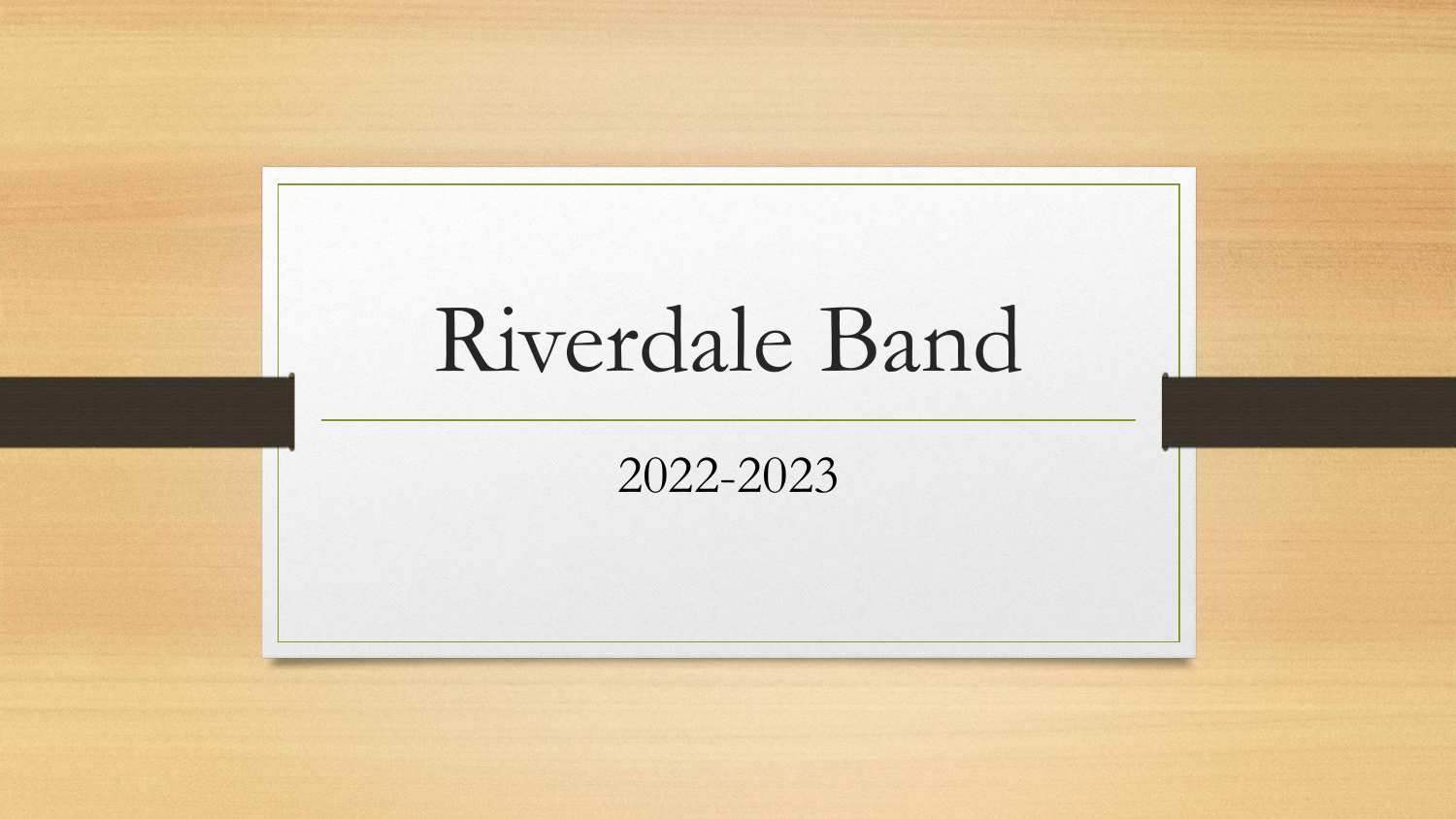## Forms

- Schedule-at-a-glance (for your reference)
- Student information form (can be completed online)
- Student Travel/Media Release
- Financial Information
- Medical Form (must be notarized)
- Parent Volunteer Form
- When we finish, a notary will be available in **the Cafeteria** for those wishing to complete forms. Boosters and Directors will be available for individual questions/concerns.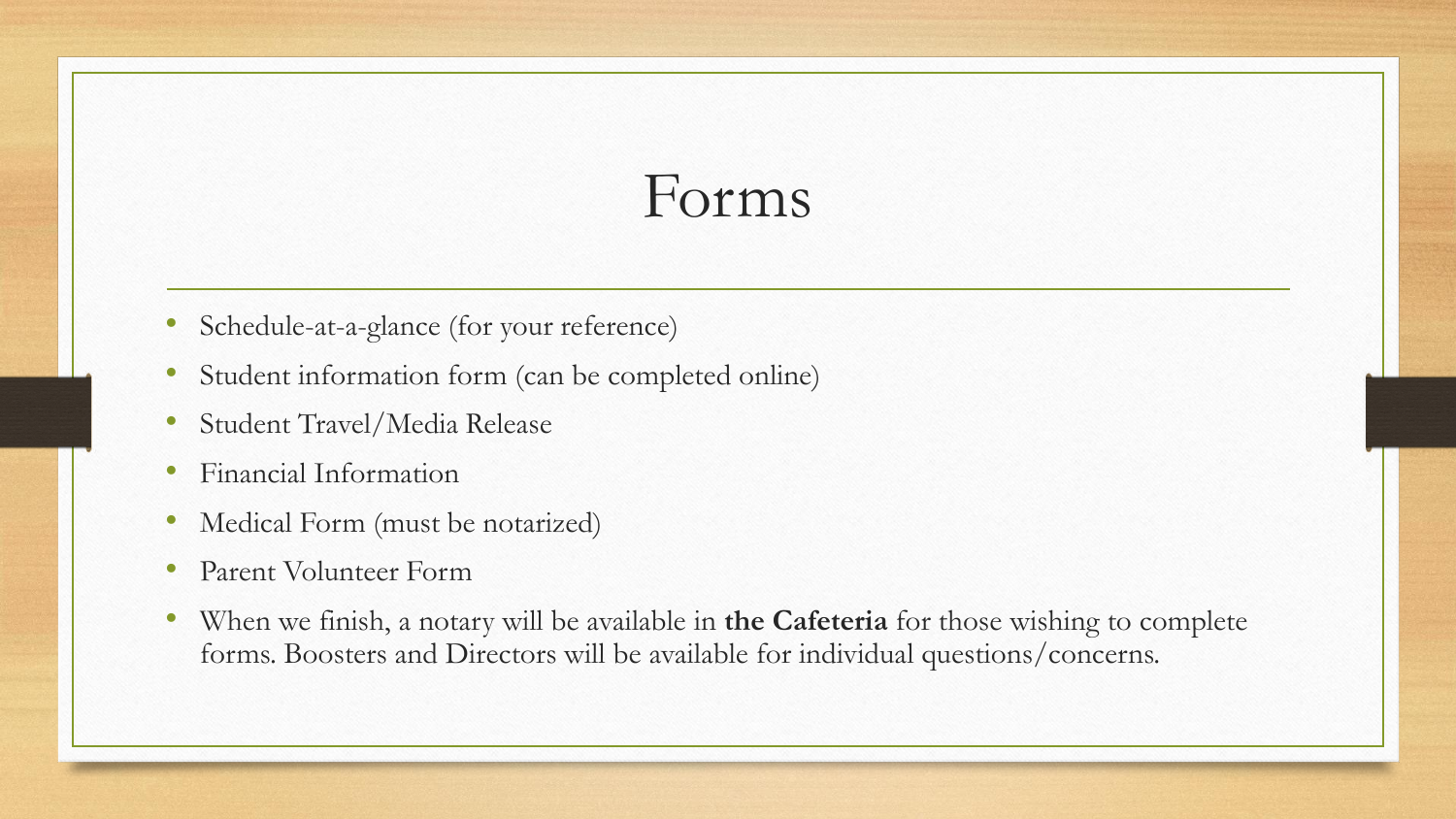#### Summer Schedule

- Band Camp
- July 18-21 & July 25-28
	- Mon.-Thurs., 8:00 am 5:00 pm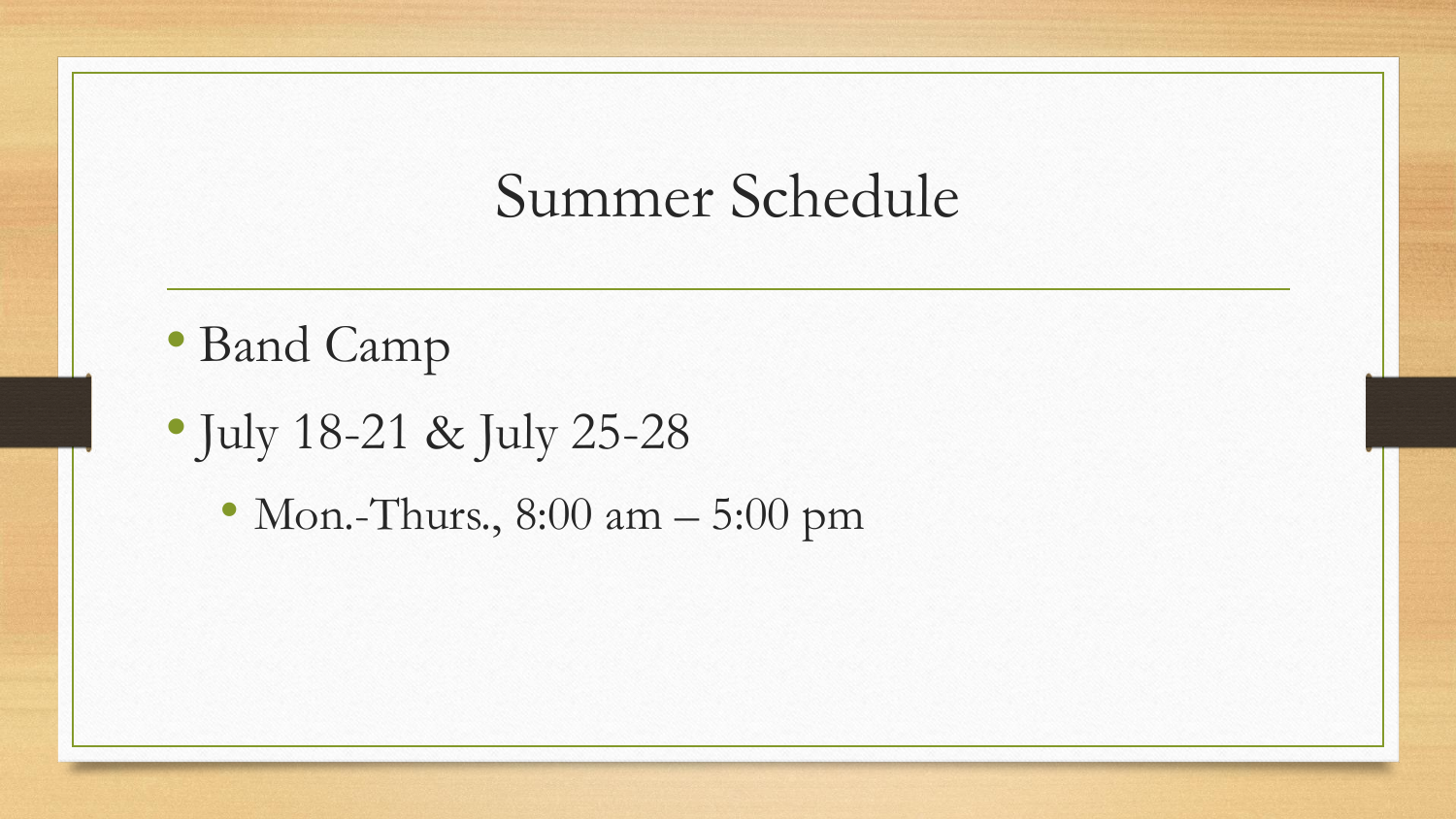### Fall Schedule

- Tuesdays are after-school rehearsals
	- Students will have an additional weekly rehearsal in their specialized area.
- Fridays are football game performances
- There are 4 Saturdays (Aug. TBD, Sept. 17, 24, & Oct. 15)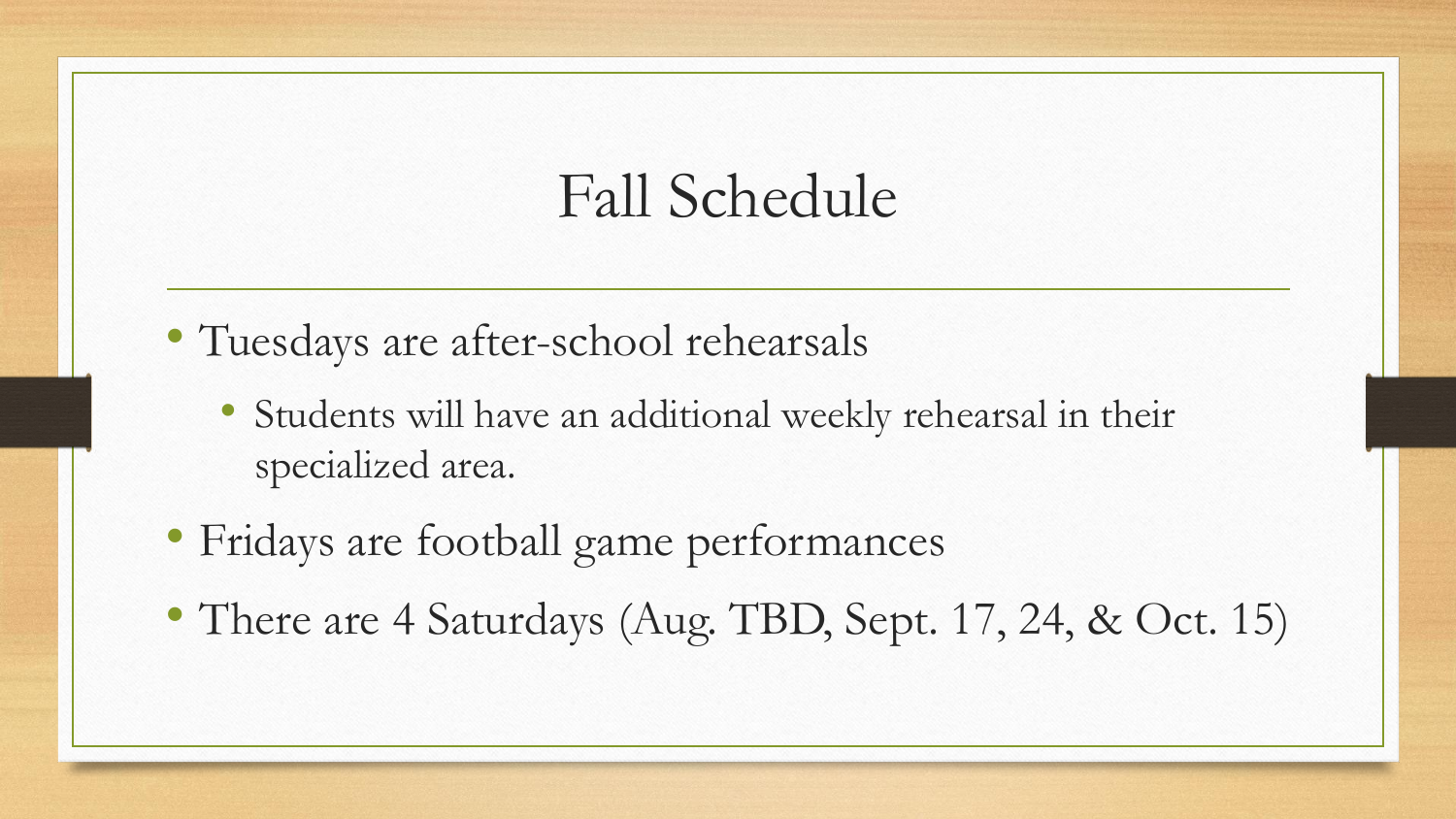#### Communication

- We ask students to take responsibility for communicating questions and concerns.
- www.RiverdaleBand.com
- Cut Time calendar (sync instructions at RiverdaleBand.com)
- TheRiverdaleBand@gmail.com
- Twitter @RiverdaleBand
- Remind Group App text @rband51 to 81010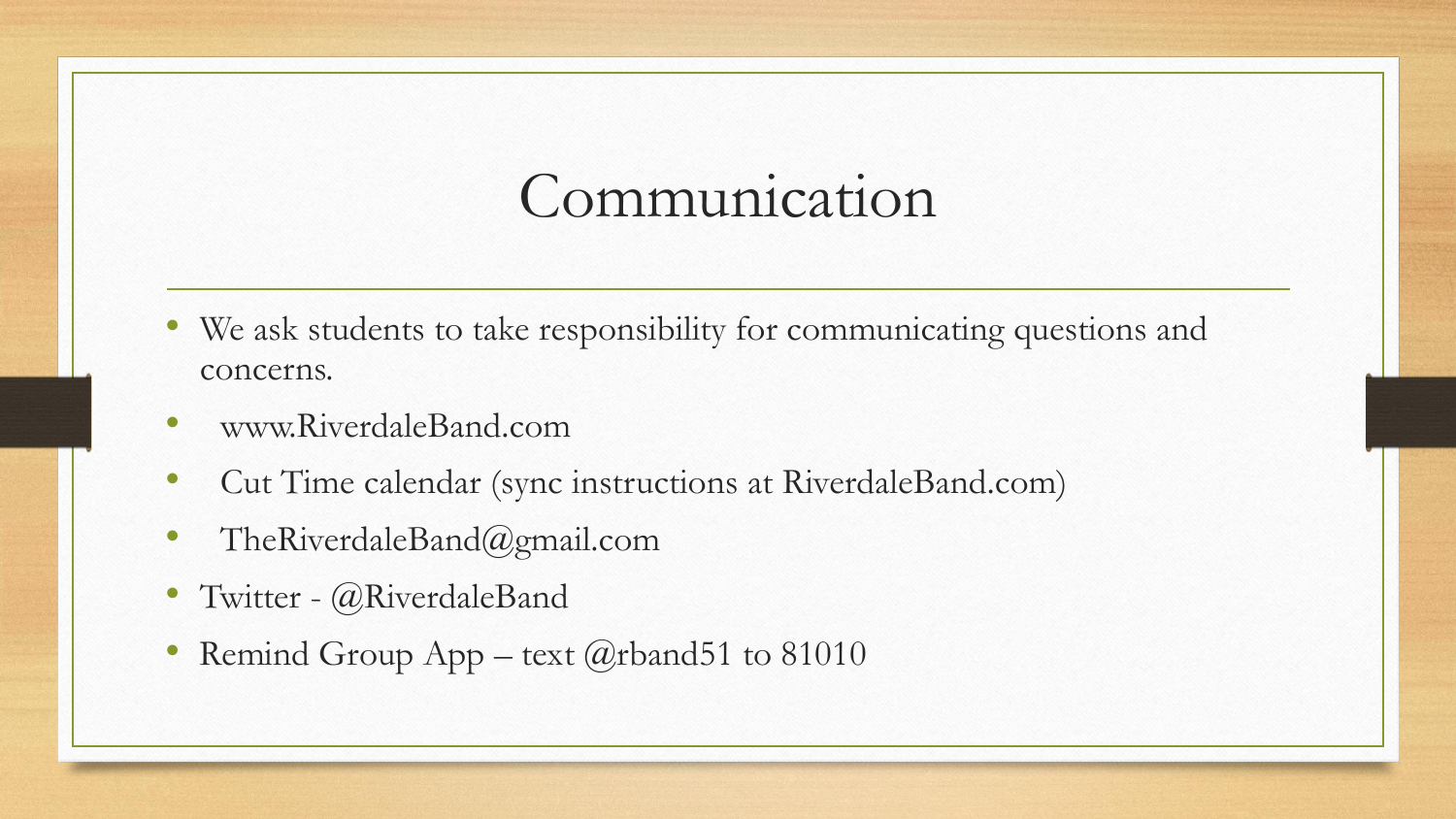#### Band at Riverdale…

- Teaches life skills
	- Organization, time management, peer interaction, conflict resolution
- Has high level music instruction and opportunities to prepare students for life, whether as a performer or audience member
- Has a supportive administration and school environment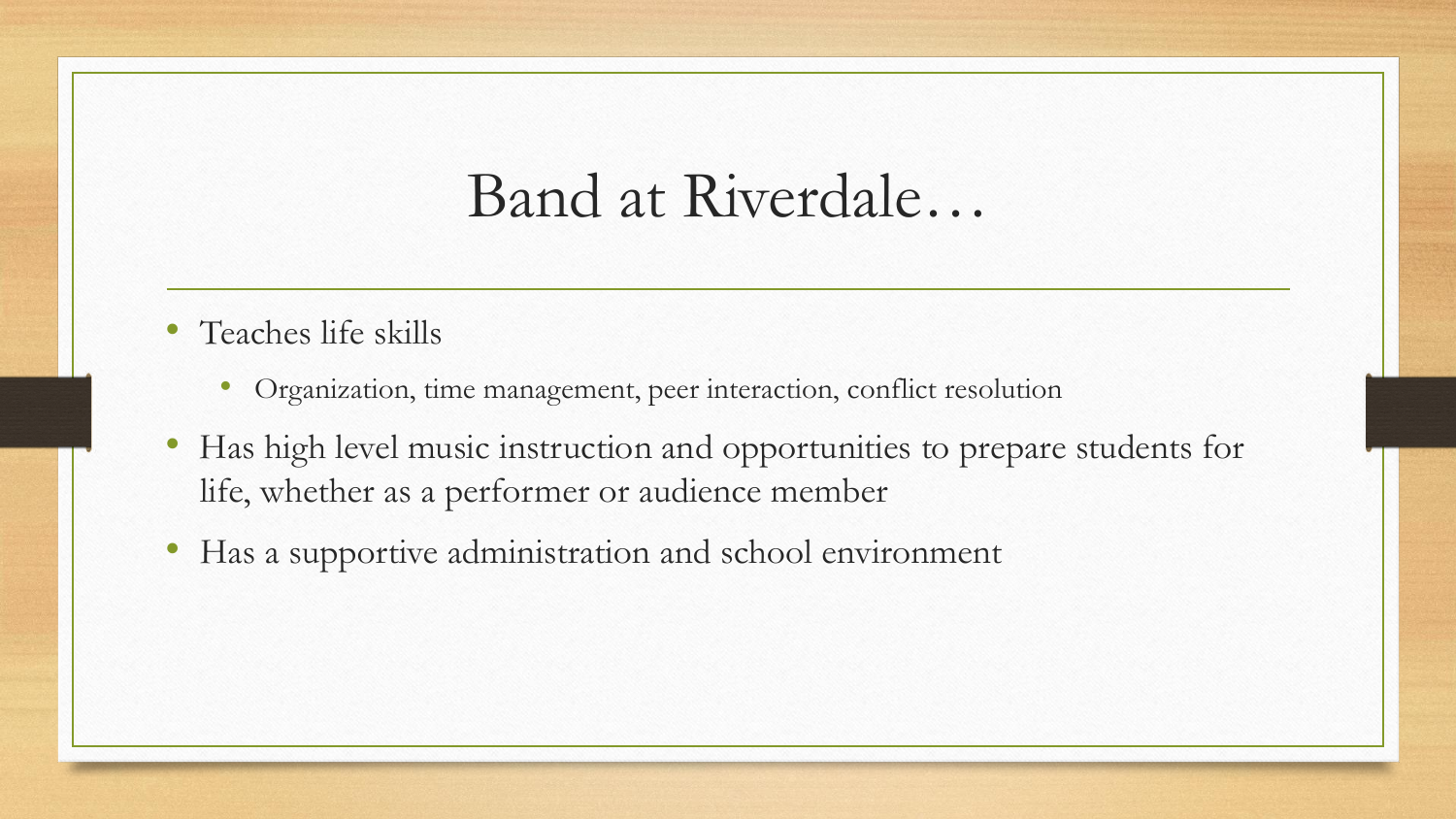#### Band at Riverdale…

- Is Co-curricular, meaning there is both an in-class and after-school component to participation.
- We meet the State and RCS Music Standards through a combination of Concert Band, Marching Band, and Class activities
- Is an ELECTIVE and NOT EXTRA-CURRICULAR.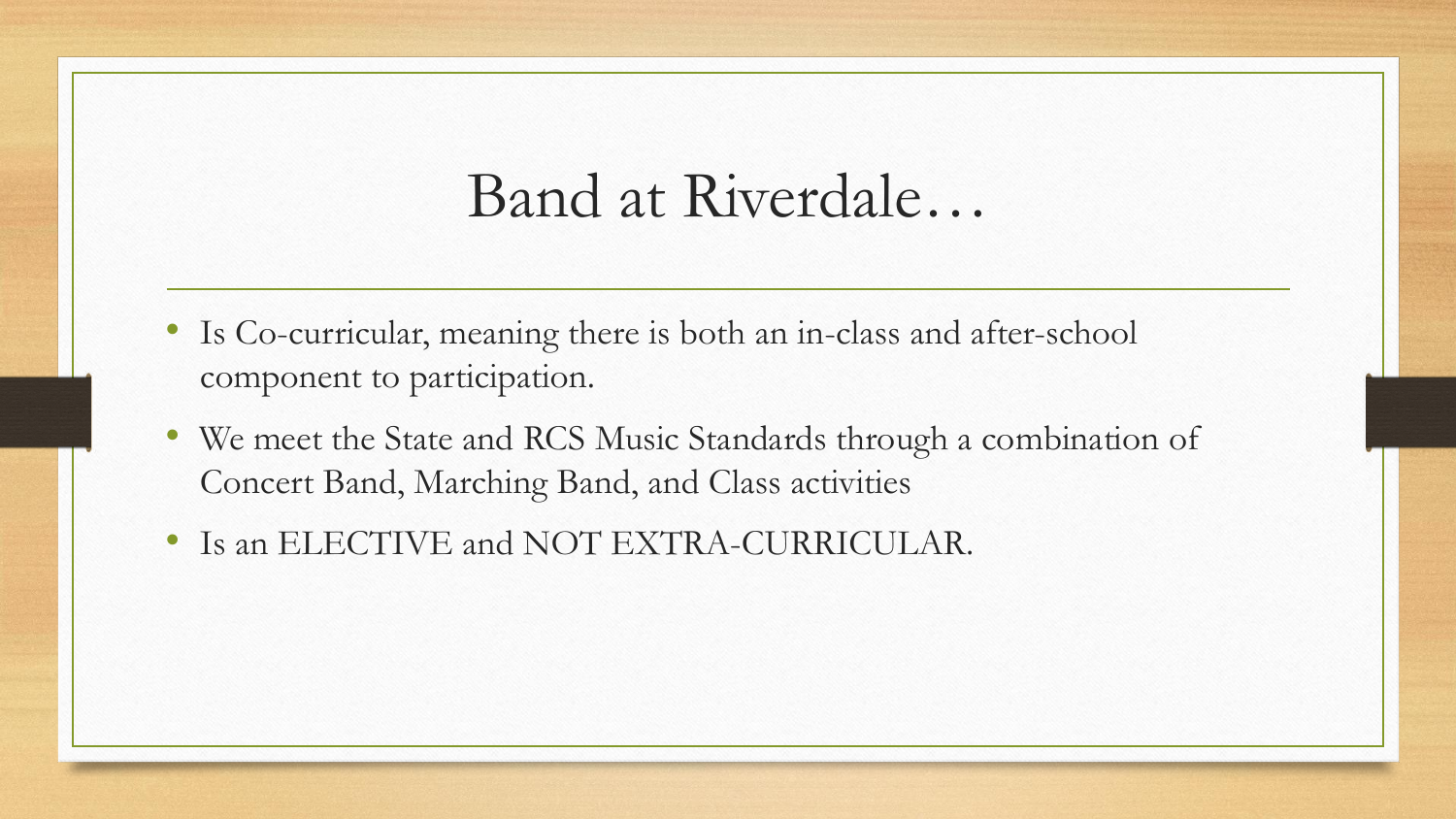# Benefits

Peer interaction and support network of  $100+$  students on Day 1

- Musical opportunities
	- Lesson availability, All-County/Mid-State/All-State/Honor Bands, School Musical, Scholarship preparation
- Part of a 50-year tradition of achieving at the highest level (both concert & marching opportunities)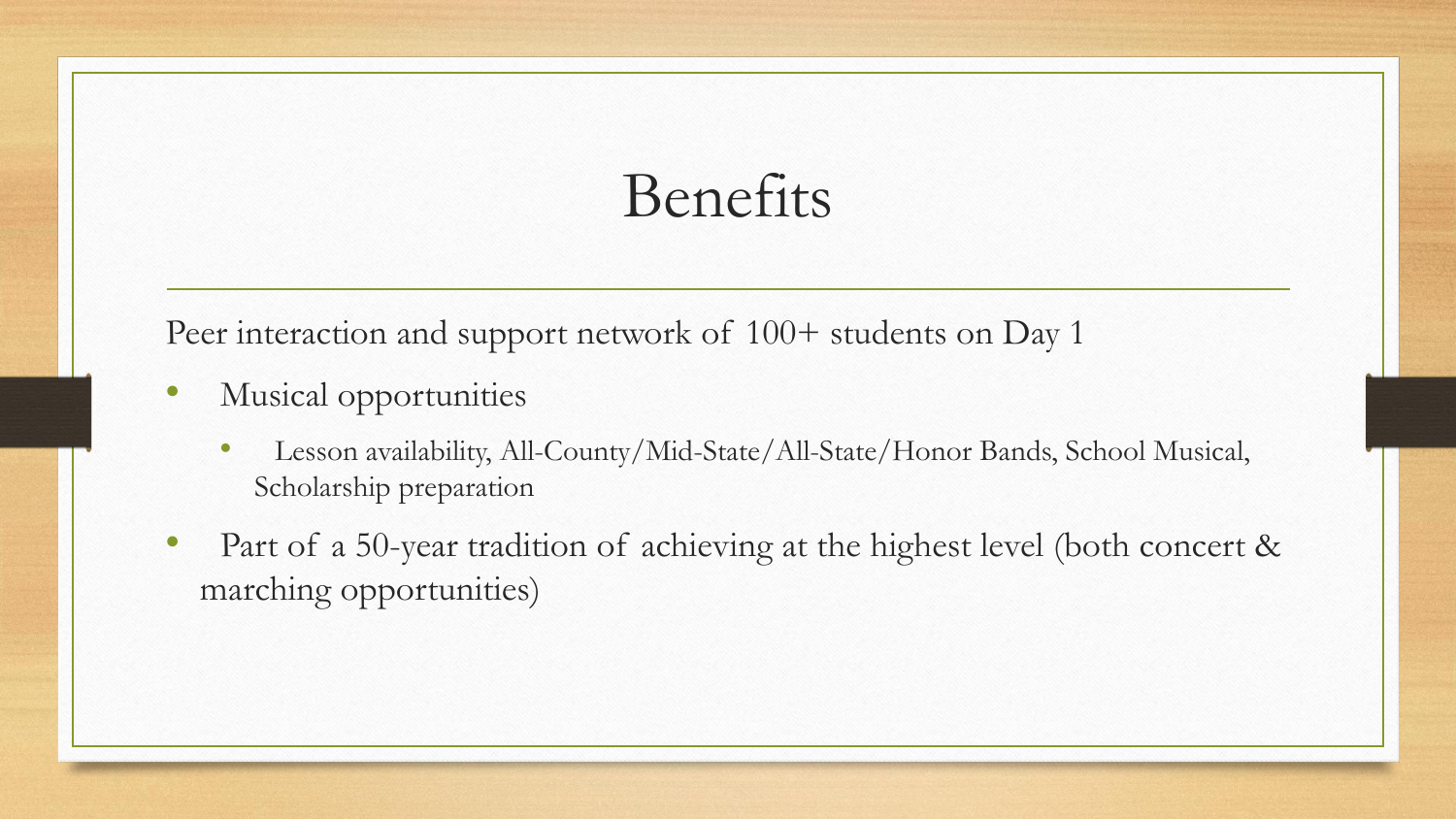#### Financial Information

- Band instructional & operational budget is approximately \$90,000
- 70% of that is covered through Band Dues of \$600 per student
	- Breakdown is approx. \$250 band camp, \$350 year
	- Remainder is raised through various fundraising, hosting a contest, march-a-thon, spirit nights.
	- Payments are in 4 monthly installments, and can be individualized by contacting the booster president/treasurer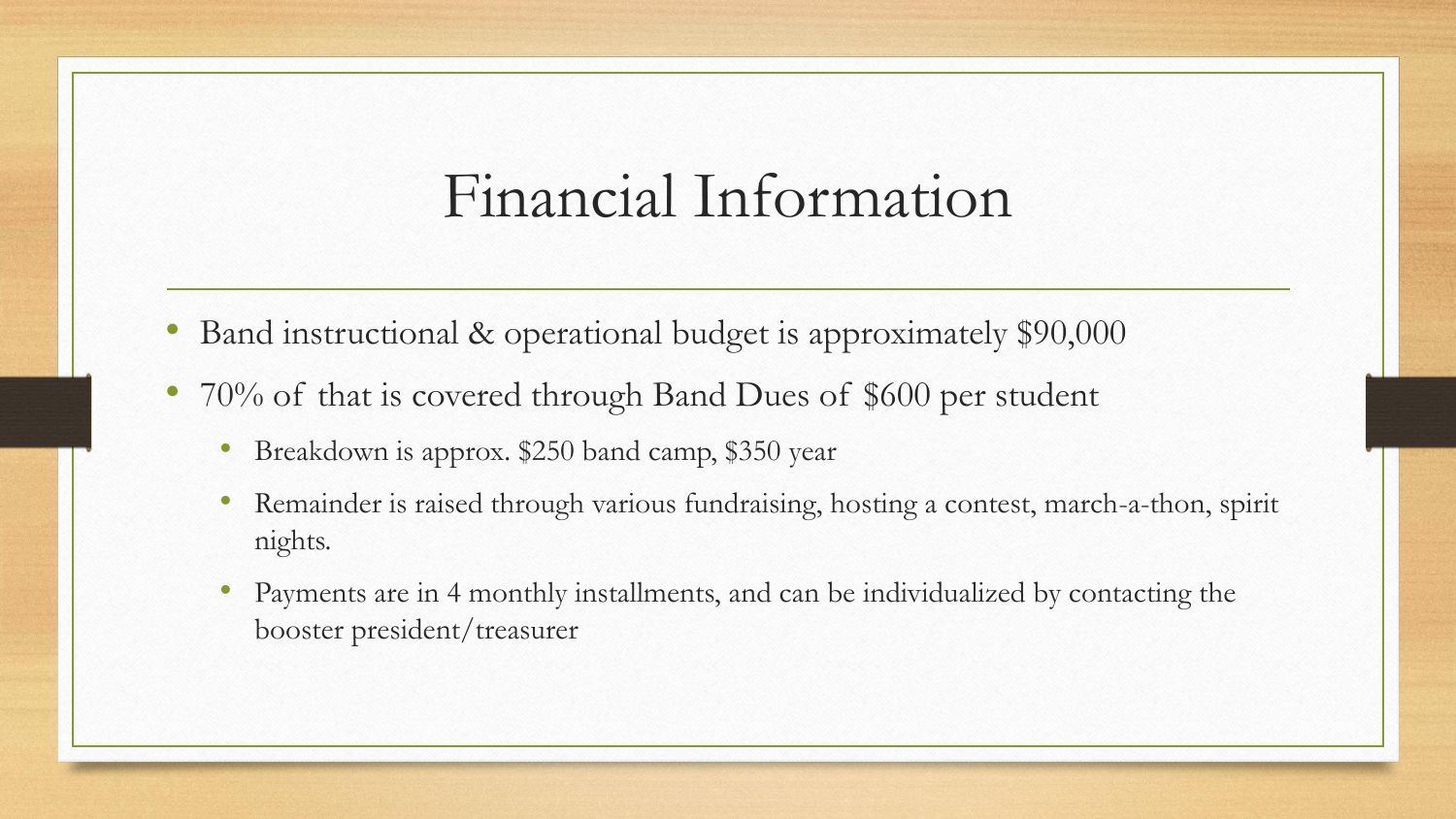# Spring Trip

- Available to band members in good-standing
- Will have fundraising opportunities
- Provides opportunity for students to employ life skills in a real-world situation as well as a performance opportunity
- Looking at a Saturday trip to either Dollywood/Six Flags/Holiday World